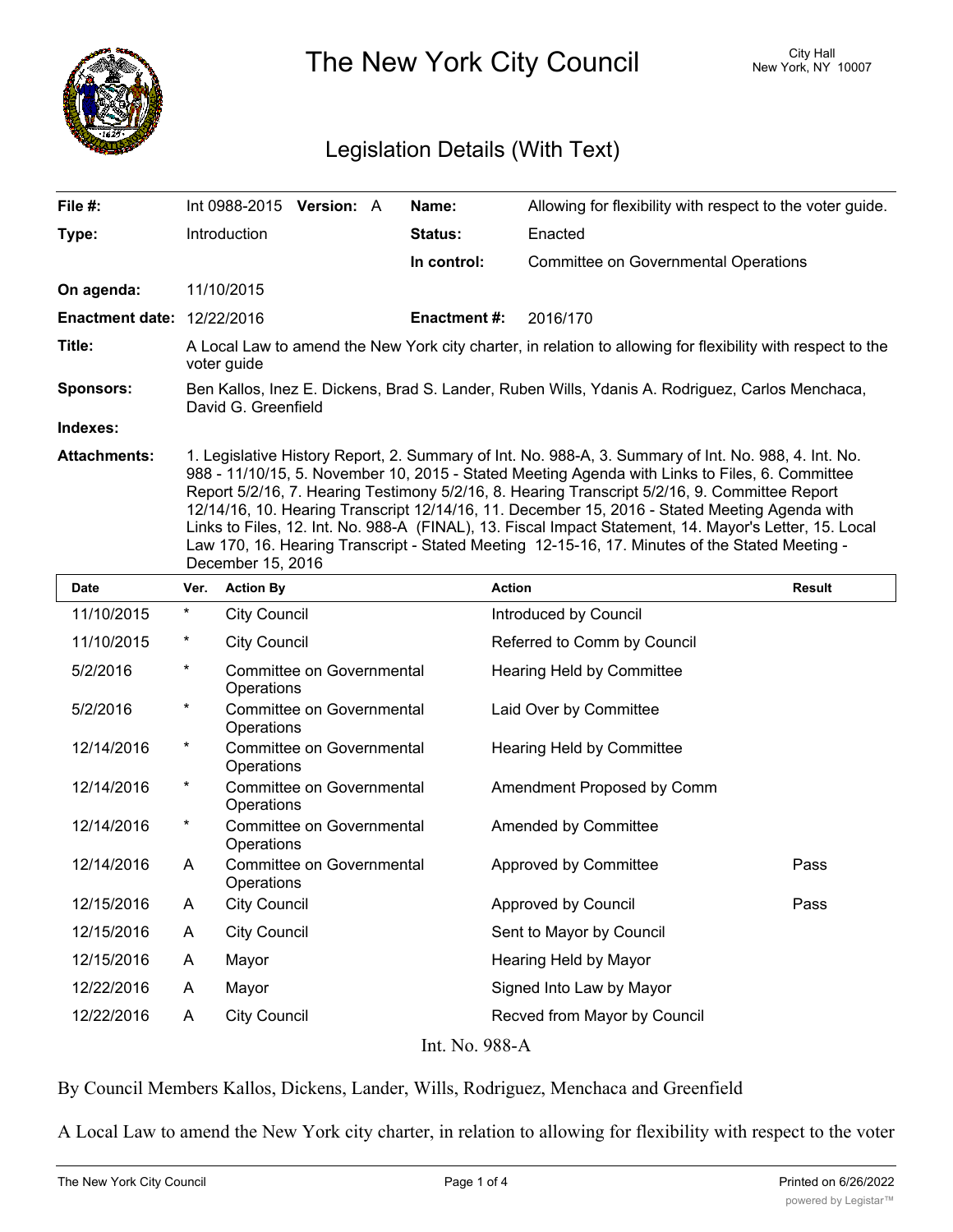guide

## Be it enacted by the Council as follows:

Section 1. Subdivision b of section 1052 of the New York city charter, as amended by local law number 43 for the year 2014, is amended to read as follows:

b. 1. The board shall take such actions as it deems necessary and appropriate to improve public awareness of the candidates, ballot proposals or referenda in all elections in which there are contested elections for the offices of mayor, public advocate, borough presidents, comptroller, or city council or ballot proposals or referenda pursuant to this charter or the municipal home rule law, including but not necessarily limited to the publication of a non-partisan, impartial [voters] voter guide in at least one media format providing information on candidates, ballot proposals and referenda, and the distribution of one copy of such guide to each household in which there is at least one registered voter eligible to vote in the election involved. A voter may opt out of receiving a printed copy of such guide and the board shall comply with this request to the extent feasible.

2. The board shall also take such actions as it deems necessary and appropriate to improve public awareness of the candidates in all other contested elections held in the city of New York for any city, county, state, or federal office or ballot proposals or referenda pursuant to city, county, state, or federal law, including but not necessarily limited to the publication of a non-partisan, impartial voter guide in at least one media format providing information on such candidates, ballot proposals or referenda. The board shall coordinate with other agencies in general and specialized efforts to improve public awareness of such candidates, proposals, or referenda.

3. In any year in which the board publishes a [voters] voter guide pursuant to paragraph 1 of this subdivision, if the board determines that the amount of money in its budget is insufficient or likely to be insufficient for the publication and distribution of [the voters] such guide, it shall report such determination to the director of the office of management and budget, who, after consultation with the board, shall, without an appropriation, transfer to the board a reasonable amount, as the director shall determine, to cover the cost of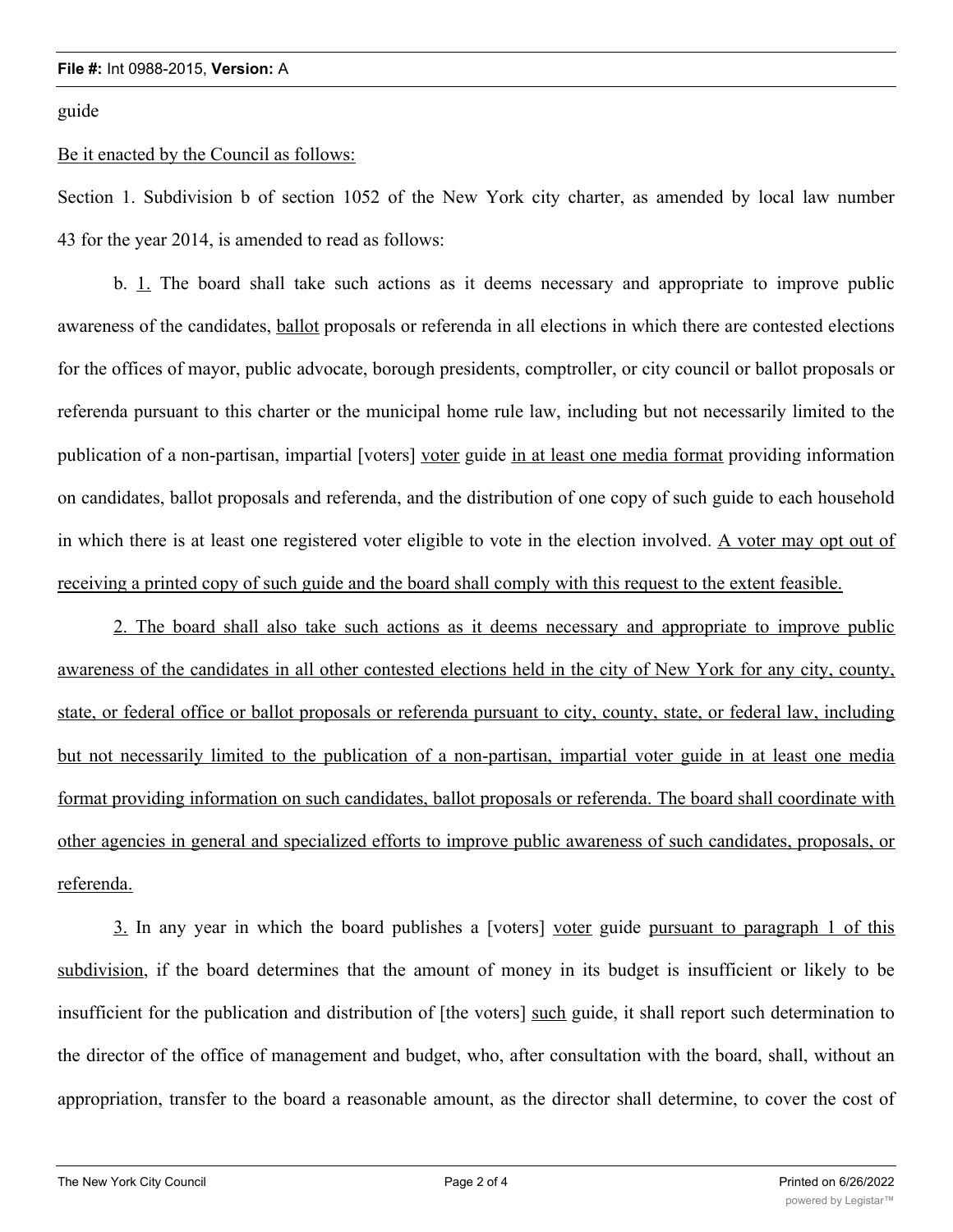## **File #:** Int 0988-2015, **Version:** A

publishing and distributing [the voters] such guide; provided however, that for any election in any district in which (i) there are no contested elections for the office of mayor, public advocate, borough president, comptroller or city council, and (ii) there has been no administrative action, or determination of a court of final, competent jurisdiction, to include a ballot proposal or referendum at such election sixty days or more prior to the date of such election, the board shall not publish or distribute a printed copy of such guide, but shall instead make available to the public on its website information to the extent practicable regarding any proposal or referendum that is to be included on the ballot.

§ 2. Section 1053 of the New York city charter, as added by a vote of the electors on November 8, 1988, is amended to read as follows:

§ 1053 [Voters] Voter guide. [Each voters] a. For all elections in which there are contested elections for the offices of mayor, public advocate, borough presidents, comptroller, or city council or ballot proposals or referenda pursuant to this charter or the municipal home rule law, each printed voter guide published by the board shall contain:

[(a)] 1. material explaining the date and hours during which the polls will be open for that election; when, where, and how to register to vote; when a citizen is required to reregister; when, where, and how absentee ballots are obtained and used; instructions on how to vote; [maps showing the boundaries of council districts] information on the political subdivisions applicable to a particular citizen's address; and any other general information on voting deemed by the board to be necessary or useful to the electorate or otherwise consistent with the goals of this charter;

[(b)] 2. such tables of contents, graphics, and other materials which the board determines will make the [voters] voter guide easier to understand or more useful for the average voter;

[(c)] 3. [biographical] information on each candidate, including but not limited to name, party affiliation, present and previous public offices held, present occupation and employer, prior employment and other public service experience, educational background, [and] a listing of major organizational affiliations and